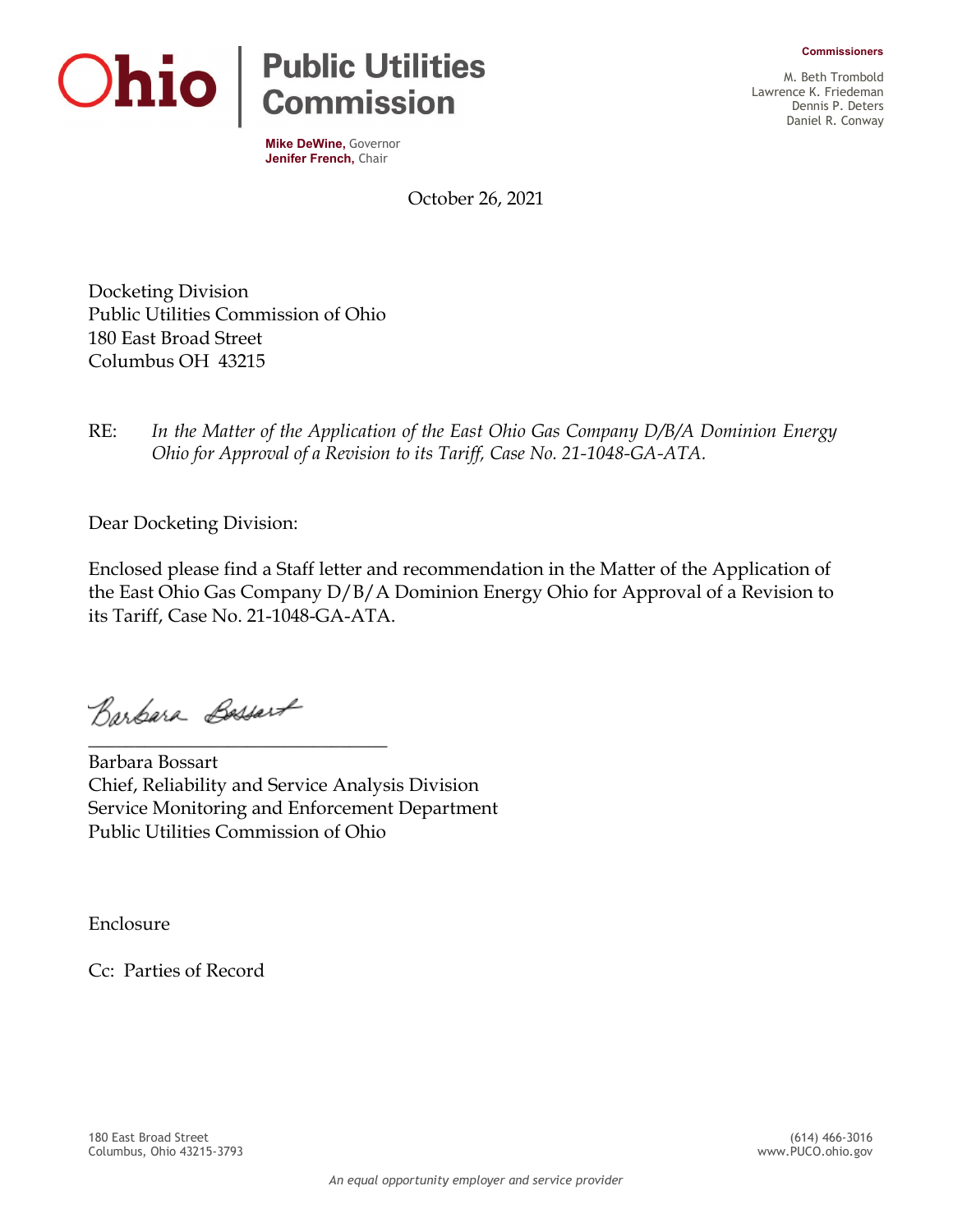#### October 26, 2021

Public Utilities Commission of Ohio 180 East Broad Street Columbus OH 43215

RE: *In the Matter of the Application of the East Ohio Gas Company D/B/A Dominion Energy Ohio for Approval of a Revision to its Tariff, Case No. 21-1048-GA-ATA.*

Dear Honorable Attorney Examiner:

On October 13, 2021, the East Ohio Gas Company D/B/A Dominion Energy Ohio (Company) filed an application to revise various tariffs including:

- General Terms and Conditions of Energy Choice Pooling Service, Sheet Nos. ECPS 3–7, 9-11, 14-18, 29, 35-36, 39-41, 43, 47, 50, and 52
- Billing Agreement Option 1, Sheet Nos. ECPS 57 and 58
- Billing Agreement Option 2, Sheet Nos. ECPS 59 and 60
- Billing Rules for Energy Choice Pooling Customers, Sheet Nos. ECPS 61 and 63
- General Terms and Conditions of Transportation Service, Sheet Nos. F-GT&C 4, 5, and 11

On October 22, 2021, the Company filed in this proceeding an update to amend the proposed definition of "Eligible Customer List" upon discussions with Staff.

The proposed tariff revisions will not result in an increase in rates and will establish the approved charge (Customer Education Fee) from Case No. 18-1419-GA-EXM.

Staff has reviewed the tariff revisions and believe the changes are reasonable and recommends approval.